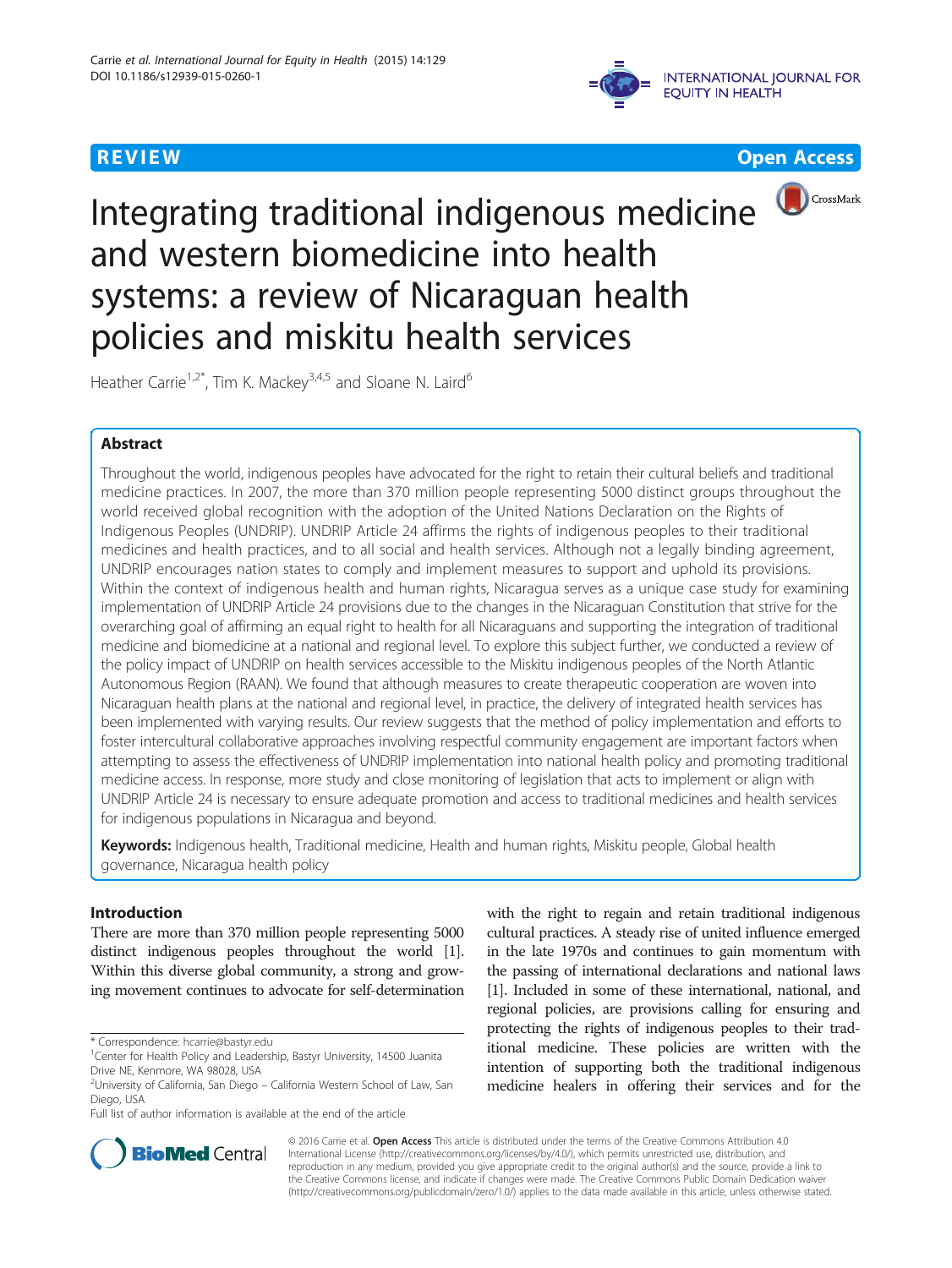indigenous individuals in accessing traditional medicines and practices [[2](#page--1-0)].

In 2007, in a landmark moment following more than two decades of negotiation, 143 member states adopted the United Nations Declaration on the Rights of Indigenous Peoples (UNDRIP) reflecting widespread recognition by the international community to the individual and collective rights of indigenous peoples. UNDRIP Article 24 specifically affirms the fundamental rights of indigenous peoples to their traditional medicines and health practices, and to all social and health services. Although not a legally binding instrument, UNDRIP represents an important step forward in developing a framework of internationally agreed upon norms and principles specifically reaffirming the unique human right to health for indigenous peoples [\[2\]](#page--1-0). Though the UNDRIP was designed to promote a set of international standards and obligations to be adopted by member states and potentially translated into national policy making, there is a general lack of research examining its effectiveness and influence in the context of health policy.

Hence, this review seeks to determine if the principles enshrined in UNDRIP have been successfully translated and implemented into national health policy in Nicaragua, a country home to a Native American indigenous population known as the Miskitu peoples of the North Atlantic Autonomous Region (RAAN) [[3\]](#page--1-0). In the latest population census conducted by the Nicaragua National Institute of Information Development (INIDE) in 2005, Miskitus were found mainly living in the northeast corner of Nicaragua in a province known as the RAAN, with a population of more than 120,000 – nearly 45,000 urban and 75,000 rural [[4\]](#page--1-0). The Miskitu peoples of Nicaragua were chosen as a focal point for this review because they are affected by both national and regional policies that include provisions for supporting the rights of indigenous peoples to their traditional medicine. The Miskitu possess a unique history in gaining semi-autonomy from the central government of Nicaragua after indigenous insurgency efforts against the Sandinista government led to the Autonomy Statute of 1987 (Law 28) initiated in hopes of bringing peace to the region. Although Law 28 recognizes the rights to selfdetermination for the Atlantic Coast people (mostly Miskitu), the Nicaraguan central government maintains influence in regional policy implementation - including those policies affecting health service accessibility [[5\]](#page--1-0).

## Review

In this review we specifically set out to assess whether Nicaragua's national and regional health plans positively influence the integration of traditional indigenous medicine and western Biomedicine; how these policies impact the health services being accessed, delivered, and used by the Miskitu; and whether these policies could serve

as a global health policy model for other indigenous populations who wish to promote their right to health as recognized by UNDRIP. To accomplish this, we conducted a literature review and analysis of documents related to Nicaraguan indigenous health, Nicaragua's national health policy and laws, and health provisions of the UNDRIP. The inclusion criteria for documents reviewed in this study comprised of: peer-reviewed literature; reports published by NGOs and other civil society actors; and reports and policy documents issued by local, national, regional or international organizations discussing Nicaraguan indigenous health policy. In retrieving these documents we used a combination of online Google searches for keywords associated with Nicaraguan indigenous health, searched for literature on the subject from PubMed/Medline and Academic Search Complete databases, and also searched for documents in both English and Spanish on websites of international and regional organizations as well as from Nicaraguan government agencies. Document extraction and review was conducted from October to December, 2014.

Our review begins with a brief summary of global health governance for indigenous peoples' right to health and Nicaragua's own national and regional health plans to discover how traditional knowledge and indigenous peoples practices are included as policy to be implemented in health care settings. We then examine the health services accessible to the Miskitu peoples and seek to understand how traditional practices and biomedicines are used separately or together to provide care for specific conditions. In addition, we examine what training exists for health care providers in this community to support inter-cultural respect for both traditional knowledge and medical empirical evidence. Lastly, we assess whether Nicaragua's national and regional health plans meet the standards set forth under UNDRIP Article 24 and provide recommendations for future policy implementation.

## Brief history of global health governance for indigenous peoples' right to health

It is important to examine other international policy instruments that have been adopted and that have provided critical foundational support for the right to health for Indigenous populations that preceded the adoption of the UNDRIP. In 1989, The International Labour Organization Convention, (No. 169) was the first contemporary international policy guaranteeing rights to indigenous peoples and specifically declares a right to health services for indigenous and tribal peoples in independent countries. In addition, the Convention calls for government responsibility in providing community-based, culturally appropriate care, preferably from health care providers employed from the local community, with input from the community [\[6\]](#page--1-0).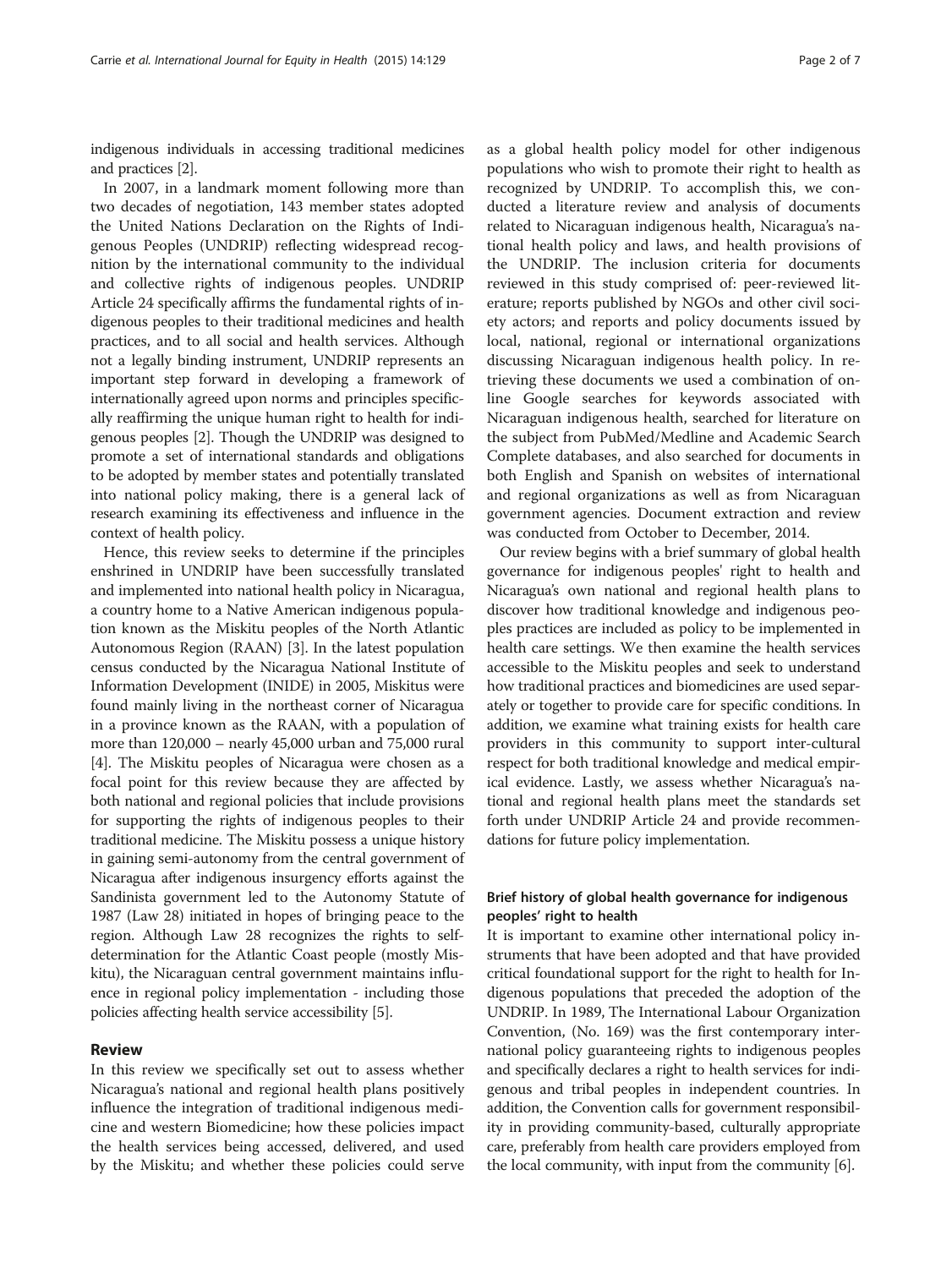In 1993 and 1997 , the Pan American Health Organization (PAHO) passed resolutions to promote the right to health and the access to health care for indigenous peoples in the Americas [\[7](#page--1-0)]. Resolutions CD37.R5 and CD40.R6: Health of Indigenous Peoples Initiative acknowledges the inequities in the status of health and lack of access to basic health services [[7\]](#page--1-0). These resolutions consist of provisions to support the right to self-determination and respect for cultural values regarding health care along with the right to alternative models of care to deal with "insufficient coverage, inadequate access, and the lack of acceptability of health services on the part of indigenous populations" [\[7](#page--1-0)]. It also urges member governments to establish mechanisms that allow for representation of indigenous peoples in the development of health care services for their own populations [[7\]](#page--1-0). The PAHO resolutions served to guide the health measures framework for indigenous peoples residing in the Americas [[7](#page--1-0)].

In 2007, after a decade of additional PAHO resolutions and increased social and political activism to have indigenous peoples' rights acknowledged internationally, the United Nations drafted and adopted a Declaration on the Rights of Indigenous Peoples (UNDRIP) (143 states affirming, 4 voting against [Australia, Canada, New Zealand and the United States], and 11 abstentions). In this declaration, the right to health is clearly stated in Article 24, Section One by affirming the right to traditional medicine within indigenous health care practices and access to other health care services without discrimination and in Section Two by affirming the right to the highest level of mental and physical health with governmental support in obtaining this goal [\[2](#page--1-0)]. These rights are in accordance with the World Health Organization (WHO) Constitution's declaration of health as a fundamental human right and the United Nations Economic and Social Council (ECOSOC) function to promote respect for human rights [[8](#page--1-0), [9\]](#page--1-0).

# Nicaragua's national health laws and indigenous health policy

Nicaragua's national and regional laws closely parallel the trajectory of the body of international declarations and principles concerning indigenous peoples. However, the first Nicaraguan national law with provisions for indigenous peoples' rights was initiated two decades before UNDRIP with the adoption of the Nicaragua Constitution of 1987. Even preceding the 1987 Constitution, Nicaragua's Ministry of Health created a program in 1985 to "revitalize popular and traditional medicine" [[10\]](#page--1-0) as a necessary response to the wartime high costs of imported pharmaceutical materials [[10\]](#page--1-0). The Nicaragua Constitution Article 5 expresses that "the State recognizes the existence of indigenous peoples who enjoy the rights, … and guarantees … their identity and culture, to have their own forms of

social organization and administer their local affairs, as well as to preserve the communal forms of land property…" [\[11\]](#page--1-0). Article 180 reinstates this idea by giving the communities of the Atlantic Coast, where most of the Miskitu reside, the right to live and create organizations based upon their cultural traditions [[11\]](#page--1-0).

Additionally, Article 89 of the Nicaragua Constitution supports the communities of the Atlantic Coast in the right to maintain and cultivate their own cultural identities, as well as to manage their local affairs within their traditions and historical customs. This article also demands that the state recognize a communal form of land-ownership within the Atlantic Coast. Thus, the Mistiku peoples living in the Atlantic Coast region have a form of land ownership to enable them to maintain and support conservation of traditional plants, animals and mineral medicines [\[11](#page--1-0)]. Hence, the right to manage and access their traditional medicines is also affirmed in Article 24 of the UNDRIP along with the right to selfdetermination at the state level [\[2\]](#page--1-0).

To further revitalize access and promotion of traditional medicine, the Ministry of Health created the National Centre of Popular and Traditional Medicine in 1989 with the objectives of: organizing traditional medicine research; training health care providers in traditional medicine practices; and commercializing the production of medicinal plants. In 1991, the Centre separated from the Ministry of Health to become its own non-profit foundation with new objectives to recover and preserve traditional practices; promote the use of medicinal plants, and create a medicinal plant distribution network through pharmacies in the health system [[10](#page--1-0)].

Although health care services for the indigenous peoples of Nicaragua initially were managed at the national level, this changed when the federal government developed the National Health Plan of 2004–2015, which started to decentralize medical services and resources from the national level to regional authorities. This decentralization of health care was influenced by international organizations calling for a sector-wide health care services delivery development approach. The plan also included provisions to allow for non-government organizations (NGOs) and health care foundations to set up programs within the country, as well as for the privatization of some health care services. Additionally, an aim of the policy was to incorporate or integrate the "cosmovision" of the communities into practice, to define the cultural-specific meaning of full wellness and complete health. The cosmovision approach originally began as a concept started in 1996 as part of Nicaragua's health plan for the RAAN region to foster therapeutic cooperation in equal terms between traditional medicine practices and western biomedicine [\[3](#page--1-0)].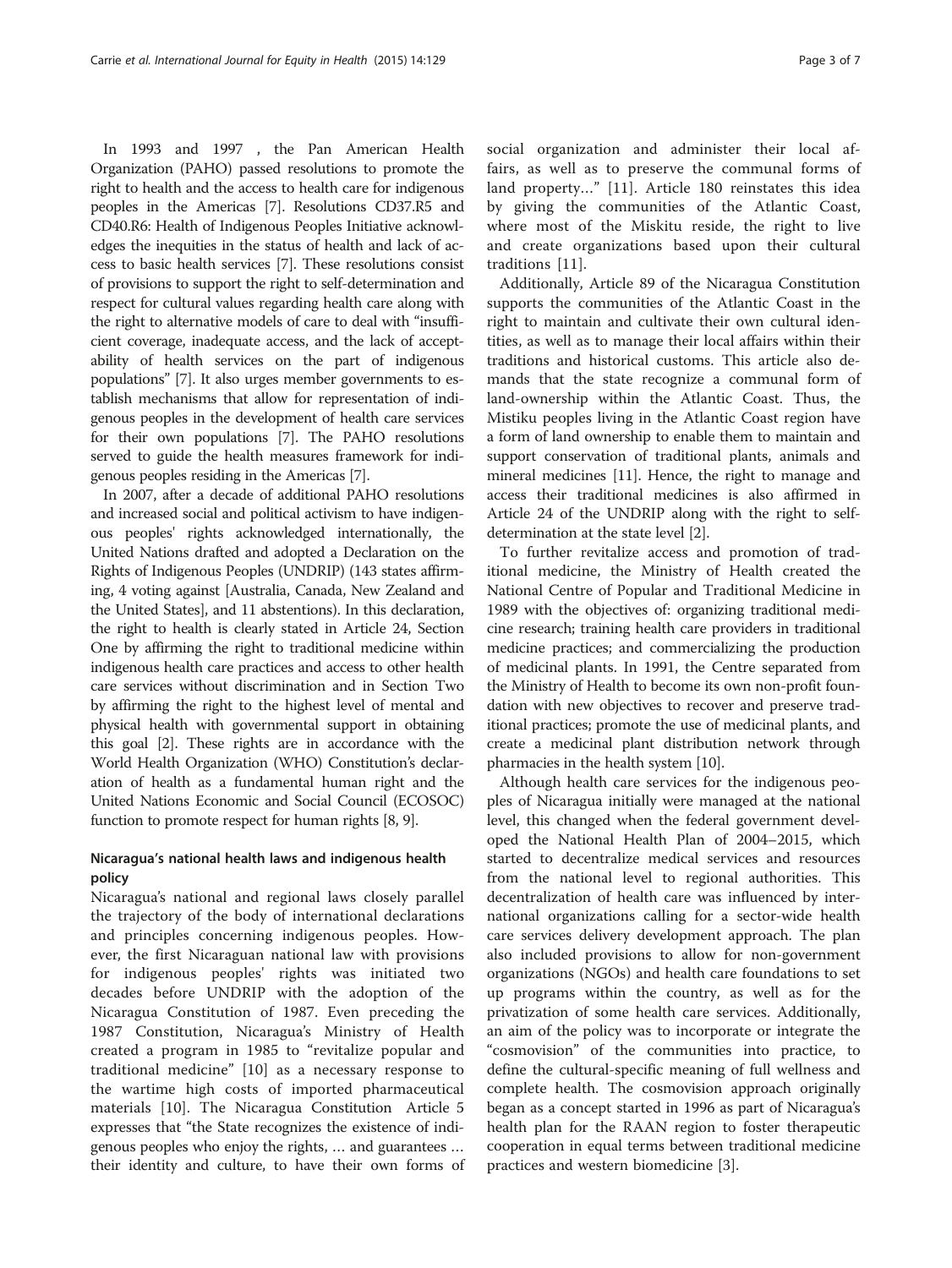To further support the cosmovision of indigenous communities, Nicaragua's General Health Law of 2005 calls for indigenous peoples within the Atlantic Coast regions to be enabled to develop health methods that are consistent with their traditions and communities. Specifically, provisions state that the RAAN region may define and implement through regulations models of health care according to their traditions and customs of medicine and designate health authorities by methods they adopt [[5\]](#page--1-0). This law is consistent with the PAHO initiatives, which demands the respect for indigenous peoples values and social organizations [\[7](#page--1-0)].

With the 2007 national election, a change in government guided health policy into a different direction. The decentralization remained, but the new health plan moved away from privatization and toward a policy based on the concept of universal care with ideas of free access to basic services. This new direction in health policy was based on concepts of equity and solidarity, with the idea of citizen responsibility and participation in their health care [[12](#page--1-0)]. The policy was deemed to be community-based, which is a provision of the International Labour Organization (ILO) Convention 169, for indigenous and tribal peoples, and was ratified by Nicaragua in 2010 [[6](#page--1-0)]. The plan also placed an emphasis on families. In 2009, the Modelo de Salud Familiar y Comunitario (MOSAFC), (Model of Family and Community Health) supported the idea that health care should incorporate the concept of an integrated approach with a focus on the promotion of health that addresses the differences within health determinants by including traditional medicine with western biomedicine [[12](#page--1-0)]. This concept of integrating health care is nationbased, as it does not consider global policies, but tries to address local issues of the Atlantic Coast region and the multiple communities that have developed overtime with an emphasis on their unique customs and cultures.

In 2011, Nicaragua enacted Ley No. 759, Ley de Medicina Tradicional Ancestral (Law No. 759, Law of Traditional Ancestral Medicine), which specifically addresses equity and access to traditional and ancestral medicine [[13](#page--1-0)]. The law also reestablished coordination between regions of indigenous peoples, updated a project plan for construction of an alternative medicine center, and has led to coordination between the Ministry of Health to incorporate intercultural concepts into health care models [\[13\]](#page--1-0).

Recently, in 2014, Nicaragua adopted Ley No. 774, Ley de Medicina Natural, Terapias, Complementarias Y Productos Naturales En Nicargaua (Law No.774, Law of Natural and Complementary Medicine, Therapies, and Natural Products), which establishes provisions to promote access and use of natural medicine that includes traditional medicine practices, products and health services. Additionally, Law 774 declares the right of choice in therapeutic care to the Nicaraguan people and outlines regulatory procedures to oversee health care providers, products, and services [[14](#page--1-0)]. Articles 23 and 24 specifically address safety in the use of medicinal plants with a cautionary protocol for toxic botanicals and guidelines for regulation of use. Finally, the law supports both the integration of natural medicine into the national health system and appointment of representatives of natural medicine organizations into the National Health Council [\[14\]](#page--1-0).

# Gaps in translation and implementation of international law and domestic Nicaraguan indigenous health policies

In reviewing Nicaragua's national and regional laws pertaining to health and health care services, the provisions appear to generally align with the standards set forth in UNDRIP, but nevertheless introduce significant policy gaps and challenges that require further examination. Specifically, actual health care accessibility and health services delivery for indigenous communities in Nicaragua appears to be deficient, indicating that translation of UNDRIP into national health policy exists, but actual implementation to ensure indigenous health care rights and use of traditional medicine has not yet been adequately effectuated in these communities.

Under the Nicaraguan health system, accessing basic health services, a provision under UNDRIP Article 24 and included in the national health plan, remains difficult for Mistiku communities due to lack of public infrastructure (i.e. roads and affordable public transportation in the region) as well as a lack of sufficient health care workers to cover services needed to ensure access to hospitals and other treatment facilities [[3\]](#page--1-0). Most health care services targeted towards these populations are delivered by health posts that consist of limited health care staff coverage (e.g. only one doctor and two nurses) [\[3](#page--1-0)]. Another method to deliver health care services to the Mistiku, which was developed under the communitybased plan, allows for medical brigadistas (also known as independent health volunteers) to serve the rural areas of the Atlantic Coast, in order to promote public health interventions. Yet, these health care providers may not have the cultural knowledge or experience to appropriately deliver health care services or critical health behaviorrelated information, including inability to speak or understand the Mistiku language. Despite these challenges, in the context of basic access to health care, this indigenous community is able to access medical services at the two hospitals located in the autonomous regions or in other regions of the country, though the delivery of such services may not integrate indigenous medicine [\[15\]](#page--1-0).

Another provision of the UNDRIP Article 24, Section One, calls for the conservation of plants, animals, and minerals used in traditional medicine [\[2](#page--1-0)]. As previously described, the Nicaraguan Constitution includes provisions for these protections in the form of communal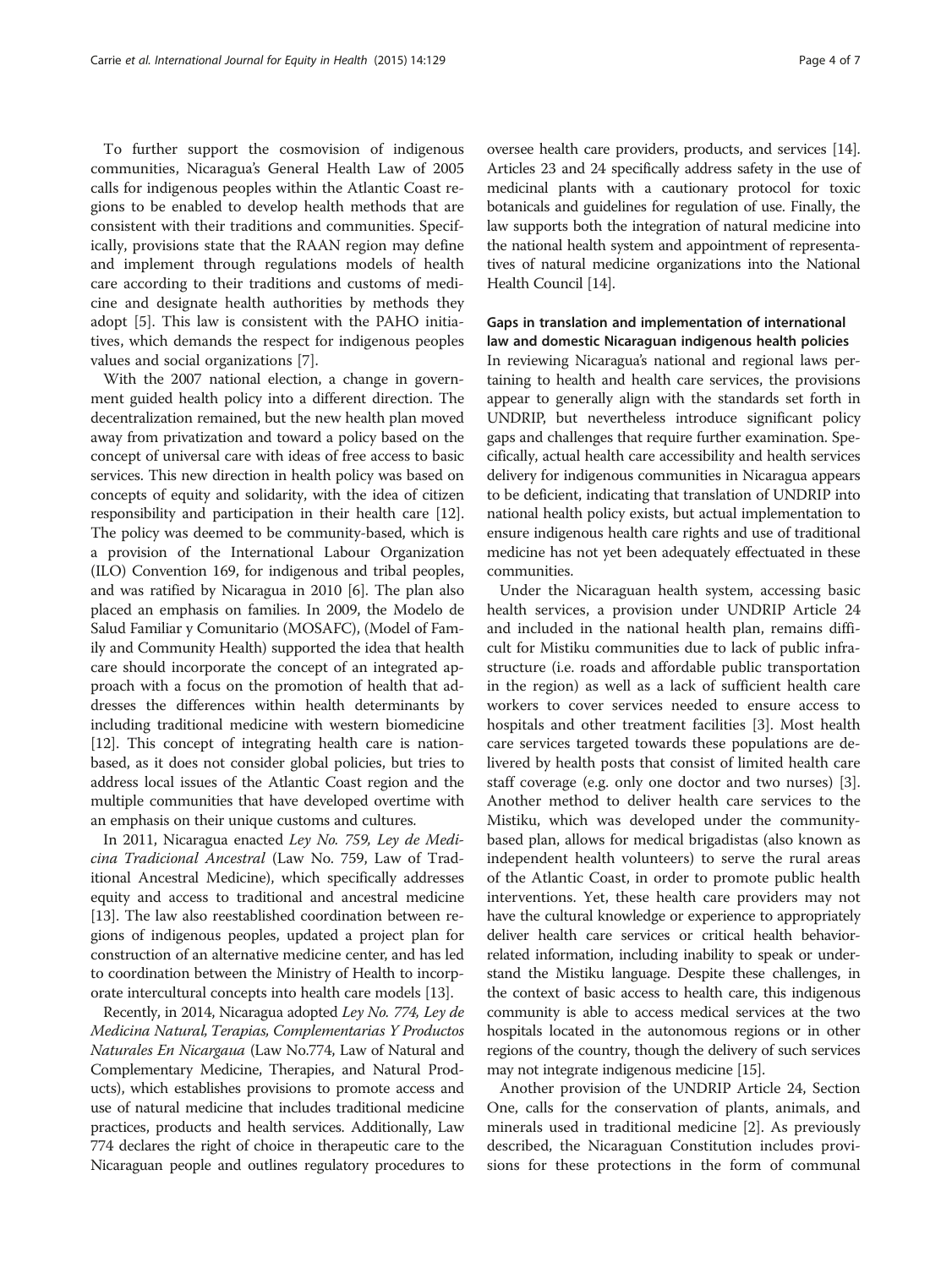land-ownership rights, which was included in the country's Constitution as a means to enable indigenous peoples to protect their land, property and resources [\[11](#page--1-0)]. However, the Constitution nor the national laws that implement these principles, do not specifically create an adequate mechanism (whether a legal process, dispute resolution system, or other form of due process) to sufficiently protect these resources from outside sources or the government itself, essentially leaving the Miskitu and others without the appropriate means to exercise their rights and protect their resources either for the use of traditional medicine or for conservation purposes.

## Integration effort: traditional medicine and western biomedicine

Although the intention to create therapeutic cooperation between indigenous traditional healers and western biomedical health care providers is woven into Nicaraguan health plans at the national and regional level, in practice integrated health services delivery has been implemented for the RAAN Miskitu with varying efforts and results [\[3](#page--1-0), [16\]](#page--1-0). The more successful integration efforts foster intercultural cooperation and a "from the community and for the community" [\[16](#page--1-0)] approach whereas the less successful integration efforts treat traditional medicine as mostly a supplementary or last resort resource.

In a 2009 study, Wedel reviewed existing literature that examined the collaborative efforts of traditional healers and biomedical health care providers serving the RAAN Miskitu population, noting that the biomedical providers often had an advantage over traditional healers in their authority and use of treatments [[3](#page--1-0)]. He found traditional medicine care was primarily used at the discretion of biomedical health care providers as part of their own therapeutic treatment or alternatively by a traditional healer called in only to care for those who suffered with ailments outside of the general scope of biomedicine [[3\]](#page--1-0). With illnesses deemed "spiritual" or "cultural," Wedel found a willing transfer of medical authority from the biomedical providers to the traditional healers for therapeutic treatment; that Miskitu healers were used as a marginalized complement mostly when biomedicine failed [[3\]](#page--1-0).

This last-resort use of traditional medicine undermines the essence of a collaborative approach in integrating health services for therapeutic cooperation, and instead positions the western biomedical health provider as the medical authority acting as a gatekeeper to the traditional healers. When interviewed by Wedel, many Miskitu traditional healers expressed an openness to working with the western biomedical community to share in the care and clinical management of patients. Some also expressed a frustration with those western physicians who completely dismiss the value of traditional medicine and refuse to consult with the local healers, especially when the illness shows signs of being rooted in sorcery or of a spiritual nature [[3](#page--1-0)]. When interviewing biomedical providers, Wedel found that those who were born in the RAAN region or were of Miskitu origin were more open to traditional medicine, and that western nurses were more accepting of the traditional practices than western doctors [[3](#page--1-0)].

### Barriers to implementing integration efforts

The most evident barrier to implementing integration efforts is the vastly different belief systems of western biomedical practitioners and their traditional indigenous healer counterparts in regards to illness, health and healing. Much of the Miskitu health beliefs involve a connection between spirit entities and illness [[3\]](#page--1-0). Hence, those western biomedical practitioners unfamiliar with Miskitu culture or skeptical of these beliefs, may discount the value of traditional healers. Likewise, traditional healers who may have attained most of their medicinal knowledge through apprenticeship or non-university training, may not comprehend or believe in the western health care model. These divergent educational backgrounds and belief systems can be further complicated by potential language barriers inhibiting the success of working together and collaboratively on behalf of shared patients [\[3](#page--1-0)].

Additionally, funding for traditional medicines can be limited and can hamper integration efforts. Specifically, regional Health Ministries often claim that there is significant difficulty in planning and budgeting for some health services provided by traditional healers who offer an individualized approach to treatment that can require varying remedies and fees in contrast to standardized health services offered by western biomedical personnel covered by the Health Ministry as basic health services [[3\]](#page--1-0). With funds being distributed so unevenly between the health providers, biomedical practitioners may have more access to health systems financing in addition to their general advantage of authority in clinical decisionmaking [[3\]](#page--1-0). In this sense, though the overall cost of delivery for traditional medicines may be lower than the price of modern medicine, lack of sufficient funding and coverage to enable access may limit the use of traditional medicine in communities where it is desired. Further, there is also the need to better integrate traditional medicine and modern medicine in order to address broader public health and patient safety concerns that may arise from their uncoordinated use - such as the problems of abuse/overdose, toxicity or poison risk, potential for adverse events, medication interaction, overlap of active ingredient and need for appropriate dosaging - that have not been fully explored for potential benefit.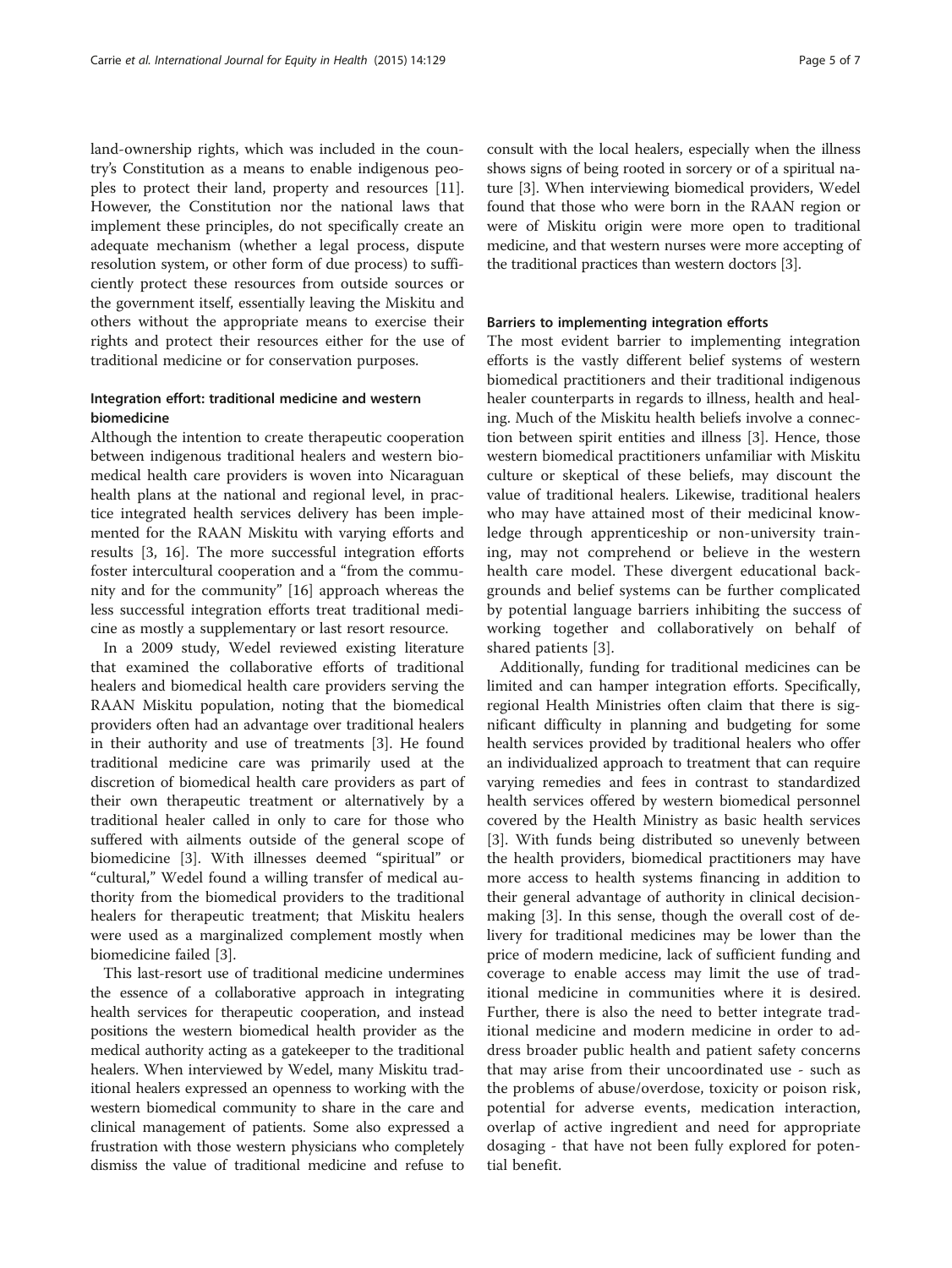#### Efforts to foster therapeutic cooperation

In spite of these barriers, efforts to foster therapeutic cooperation and collaboration between health care providers continues through inter-cultural training, integrated participation in therapeutic encounters, third party links and increasing the number of Miskitu health care providers with an education in biomedicine. As an example, the local university URACCAN (Universidad de las Regiones Autónomas de la Costa Caribe de Nicaragua) hosts the Institute of Traditional Medicine and Community Development (IMTRADEC) serving as a link between the national health policy plan, traditional healers and the Health Ministry by organizing educational workshops and multidisciplinary health brigades [[3\]](#page--1-0). These workshops focus on inter-cultural exchange with courses on traditional medicine and discussions on health policies. Those working for IMTRADEC also facilitate opportunities for biomedical practitioners and traditional healers to work directly together in the provisioning of health care and sharing knowledge for the benefit of their shared patients.

Working more closely with local communities, Acción Médica Cristiana (AMC), a Nicaraguan ecumenical nongovernmental health and development agency is attempting to effectively address social determinants of health directly with community members through a method of Participatory Action Research (PAR). This process requires community members to prioritize their own needs for addressing the determinant of health problems such as disease outbreak, food security, safety, and health impacts of natural disasters in order to effectively create a community health system based on the cultural values of the community [\[16](#page--1-0)]. In this collaborative approach, AMC workers learn more about traditional medicine practices and the cultural views of the community to successfully work in therapeutic cooperation with empowered community members [\[16](#page--1-0)]. Hence, efforts by the AMC represent an example of successful community engagement that results in a community based approach to addressing the social determinants of health and a more collaborative integration of traditional medicine and biomedicine health services delivery.

At the international level, the WHO Traditional Medicine Strategy 2014–2023 outlines strategic objectives for Member States to further the integration of traditional medicine into national health systems and to protect consumers of care through the regulation of products, practices and practitioners. Strategic Objective 4.2.1 specifically addresses the need for creating a regulatory model to ensure the safety and effectiveness of products and services. With a goal to support diverse Member States in creating unique regulatory frameworks to "meet the health needs and choices of their people", [\[17\]](#page--1-0) WHO encourages collaborative partnerships between regional and local stakeholders

in addition to setting international standards to guide national policy [\[17](#page--1-0)].

## Conclusion

In summary, our review indicates that although Nicaragua has embarked on a health policy strategy that includes core principles of the UNDRIP with the intention to recognize the fundamental right to health for indigenous communities such as the Miskitu, full implementation of the UNDRIP and the ability to ensure effective therapeutic cooperation between indigenous traditional healers and western biomedical health care providers remains challenging for a variety of different reasons. As of 2009, IMTRA-DEC appeared to be the only organization devoted to the implementation of the national and regional plans to support the Miskitu indigenous peoples in securing their right to their traditional medicines and fostering the integration of health services. This may have been influenced by a continuing dominance of western biomedicine over traditional medicine in Miskitu health care practice settings and health systems financing. Lack of policy implementation and prioritization is occurring despite the fact that Nicaragua had taken significant steps to translate the general principles of UNDRIP into national and regional health policy, though more progressive constitutional amendments supporting equality of all health care providers would likely be helpful. In response, more robust efforts to fully support integration of health care practices and establishment of an adequately funded inter-cultural training program for all health care providers and healers must continually be implemented to create a blended health care service system and cross cultural therapeutic cooperation. Further, international development assistance within the health sector needs to recognize the importance of supporting therapeutic cooperation and community cosmovision as an integral part of implementing international indigenous health rights that can also lead to better health care access and outcomes. In this sense, the future of Nicaragua's national indigenous health policies is critical to the current discourse of indigenous global health governance, policy, and international human rights law requiring further study, advocacy and support in order to ensure the realization of internationally agreed upon principles respecting traditional medicine and the right of indigenous peoples to the highest level of mental and physical health.

## Data availability

We reviewed publicly available data that is available per the references included in this study.

#### Abbreviations

AMC: Acción Médica Cristiana; ECOSOC: United Nations Economic and Social Council; ILO: International Labour Organization; IMTRADEC: Institute of Traditional Medicine and Community Development; MOSAFC: Community and Family